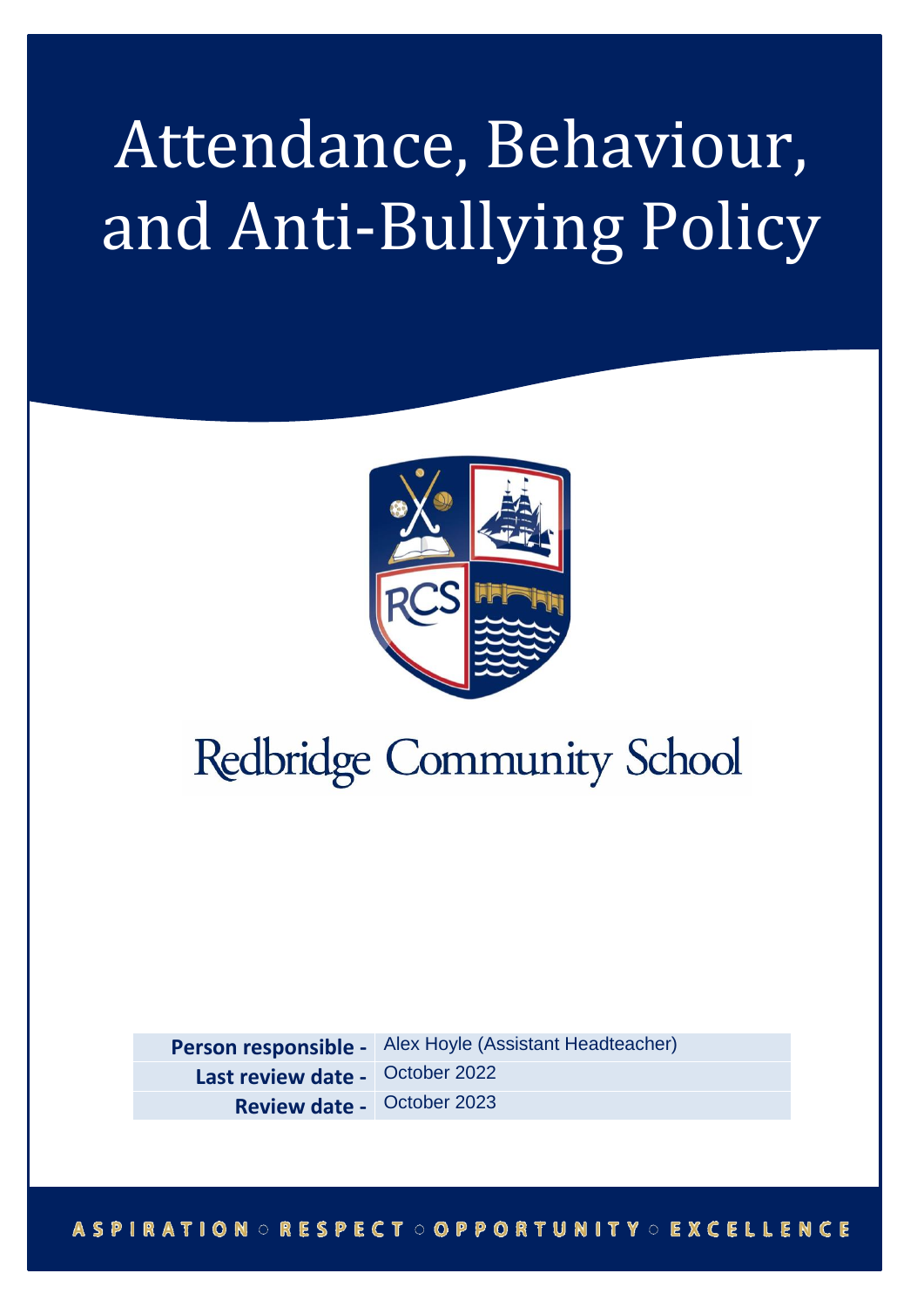| <b>Contents</b> |                                       |         |  |  |
|-----------------|---------------------------------------|---------|--|--|
| 1.              | Behaviour                             | Page 3  |  |  |
| 2.              | Screening, Searching and Confiscating | Page 8  |  |  |
| 3.              | Use of unreasonable force             | Page 9  |  |  |
| 4.              | False allegations against staff       | Page 10 |  |  |
| 5.              | Beyond the school gate                | Page 10 |  |  |
| 6.              | Visitors to the school                | Page 10 |  |  |
| 7.              | School response to anti-bullying      | Page 13 |  |  |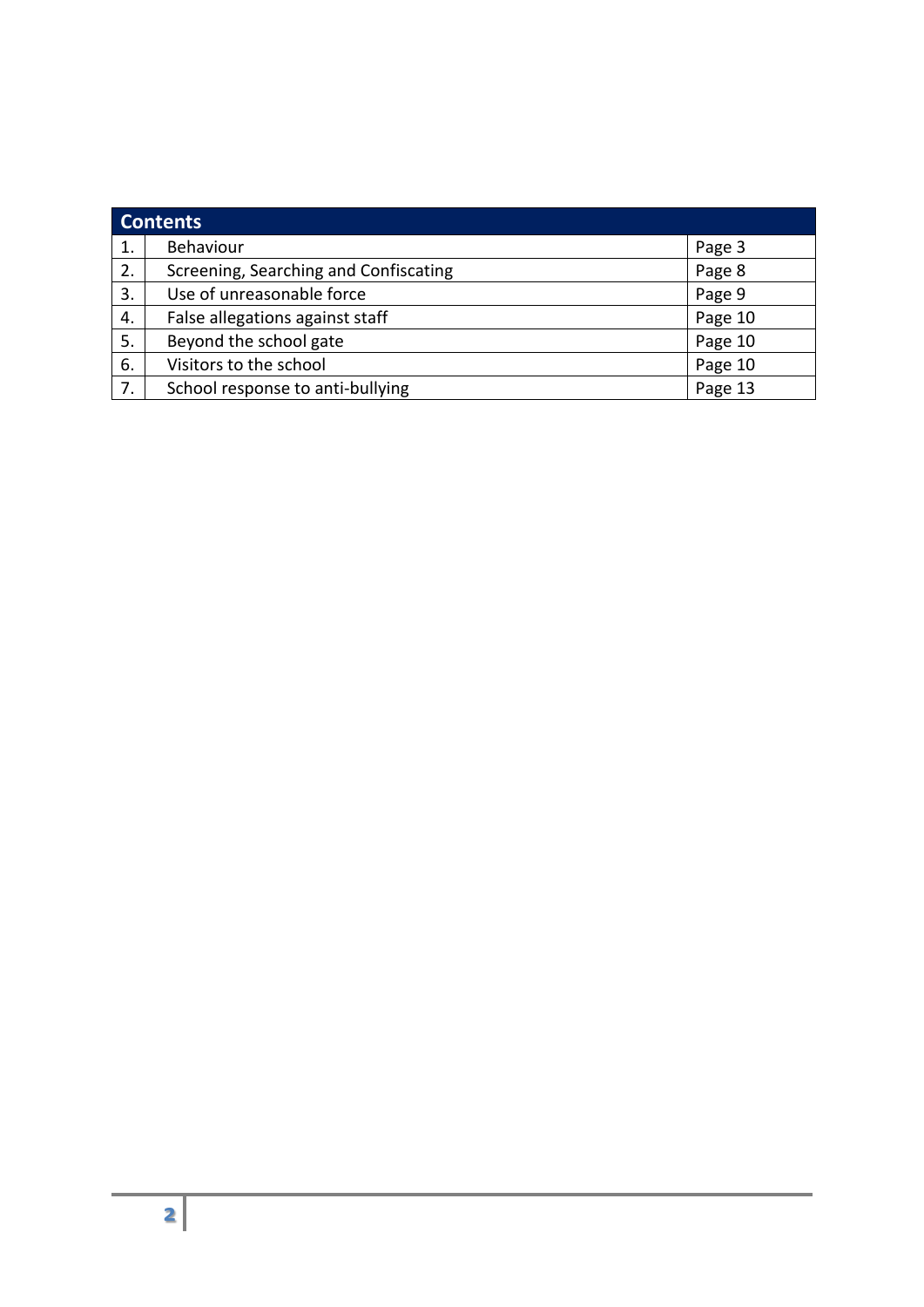#### Introduction

At Redbridge Community School we offer a safe, calm and inclusive culture. Our ambition in securing the very best outcomes is underpinned by our 4 values: Aspiration, Respect, Opportunity and Excellence. Therefore we aim to:

- Offer a safe, orderly environment in lessons and around the school.
- Develop systems that allow students to take responsibility/account for their own actions.
- Develop 'inclusive' practice whilst making necessary adjustments for those who need it.
- Understand that behaviour is an outcome, and maybe because of unmet needs.
- Develop further systems to support and develop individual character and well-being.
- Demand better from all with high expectations.

#### Section 1: Behaviour

#### Culture and Ethos

At Redbridge Community School, all students have a right to learn and all teachers have a right to teach. The most effective support systems are those which focus on quality first learning and building relationships and this in turn builds a strong aspirant culture.

#### The Schools Pastoral Services

The school will use a range of strategies to support students in the learning environment. These include a mix of taking responsibility and accountability and restorative practices.

#### Jankers

Students who struggle to maintain sociable behaviour during break times (littering or running through corridors are examples of anti-social behaviour) must report to 'Jankers' in the canteen. Names will be logged by the Senior Management Team and students will be required to aid caretakers in clearing the school site as an immediate punishment. This is designed to develop accountability.

#### On Call support

All incidents are recorded immediately for analysis of hotspots. Department follow up, for after the event, is essential. The on call support teacher will try to help resolve the issue within the department, but if this breaks down then the student will be taken to their Head of Year.

#### Alternate Exclusion Room

To avoid exclusion, the Alternate Exclusion Room houses students who seriously block the learning of others. Students are given access to the full curriculum, but must manage their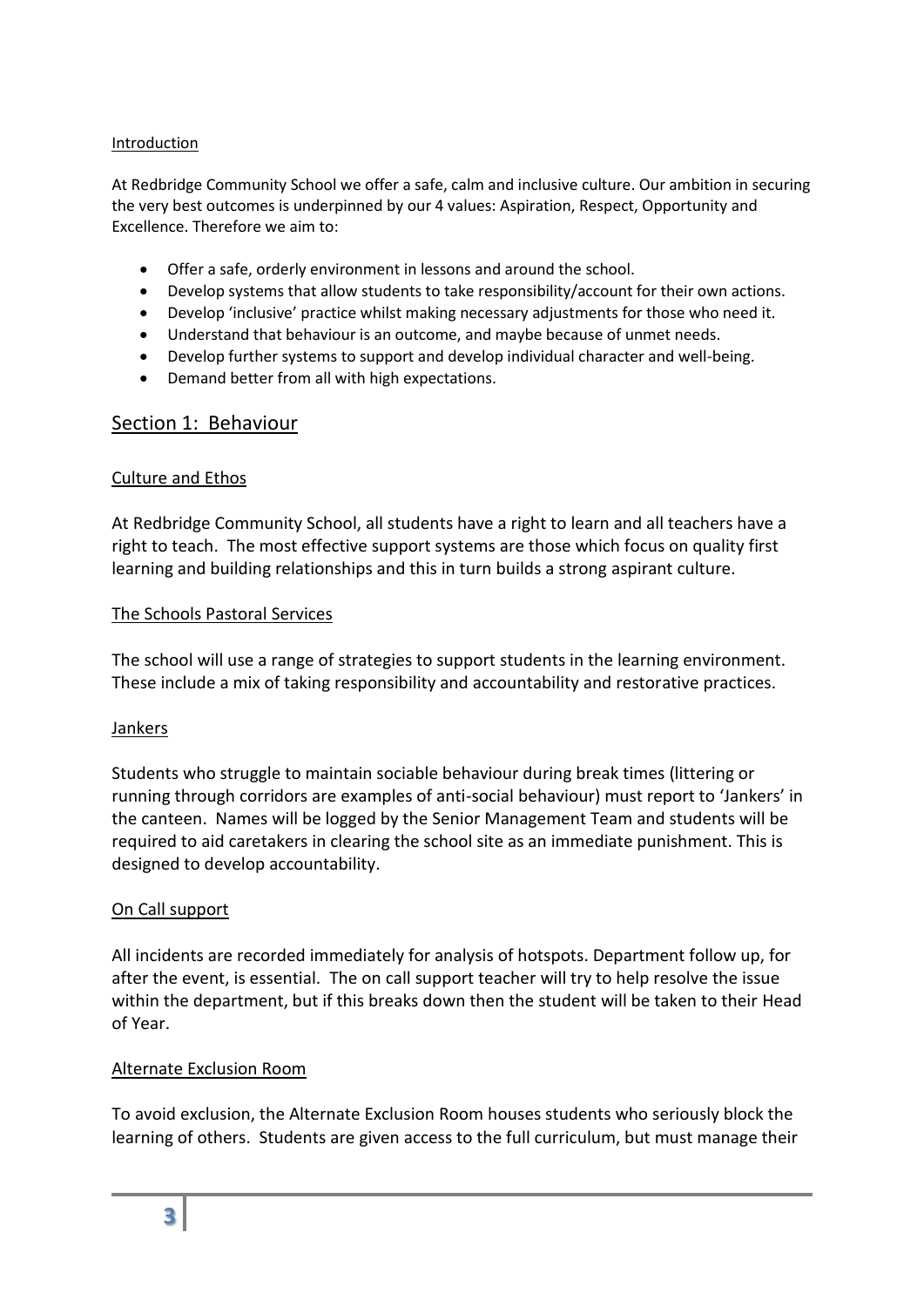own pace of learning. A period within the Alternate Exclusion Room may follow an exclusion if deemed necessary.

#### Blind referrals/Learning Survey

Behaviour data is monitored closely within school and students who are repeatedly appearing on this can be subject to the blind referral process. Internal behaviour data includes our Sims referral system, on call data and Alternate Exclusion Room tracking. In addition to this staff and students are able to nominate 'learning blockers' within their groups. These will be the names of students who prevent others from learning. The repeat names from the above will be part of the year group blind referral.

This runs annually for each year group and constitutes a two week period of monitoring by staff. The student will be unaware that the process is running and will receive individual feedback from the Headteacher once the process is over. Staff record all incidents involving the student, both positive and negative throughout.

At the end of the blind referral fortnight and subsequent meeting with the Headteacher actions will be taken should the reports be negative.

This is likely to involve a period of time of the student being isolated.

This is designed to create a voice for those students to take an active part in their school by providing a safe opportunity to report concerns, without fear of retribution. This process is supportive and students have opportunities throughout to modify behaviour.

#### Assembly 'Pull Ups'

These are used within assemblies to highlight the negative referrals being received by students. The ultimate aim of the 'Pull Up' procedure is to publicly acknowledge counterproductive behaviours, leading to subsequent behaviour improvement. Given this is well publicised, it is important for students who are 'pulled up' take responsibility for their actions and so that all students can see that 'justice is seen to be done'.

#### Support Agencies

A range of outside agencies may be contacted to support students in school. An appropriate member of the pastoral team will usually lead contact. Currently these agencies include educational psychologists, family and mental health groups, student support services, Education Welfare officers, social workers, the Youth Service and Voluntary Sector Youth Support groups, The Youth Offending Team and Health Service representatives including the school's own Healthy Living Advisor and family engagement worker. Parents will be contacted prior to the involvement of any of these agencies.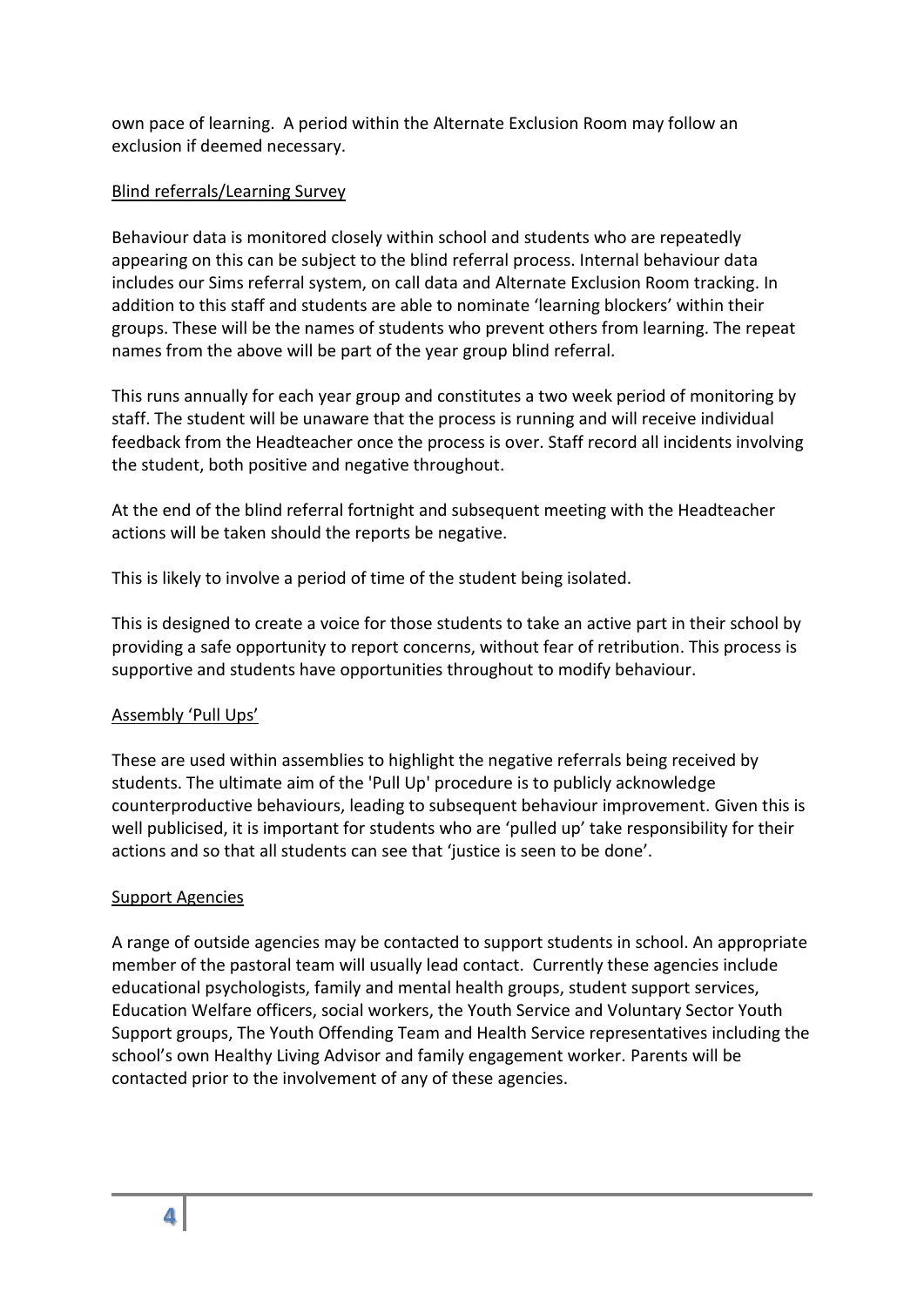#### In School Support

Over recent years Redbridge Community School has invested significantly in additional in school support. This has included:

- A fully trained ELSA
- Family engagement worker
- A trained counsellor
- A wellbeing/mental health nurse
- A dedicated therapy space to support emotional wellbeing.

#### Edu-K8-Our In-House Inclusion Service

Our Edu-K8 programme operates as a school within the school. Edu-K8 provides students at risk of permanent exclusion or repeated short term exclusions with an opportunity to remain in school. Attendance at Edu-K8 will help young people to prepare for adult life through a range of educational experiences which are planned to motivate, inspire & support learning.

Students will benefit from smaller class sizes, a range of extended learning projects, a balanced core curriculum (English, Mathematics, Science, PE, Art, PSHE, ICT) with vocational learning, counselling services and nurture group work. To give Edu-K8 its own identity the school day will be personalised to meet individual needs.

#### Nurture and Endeavour Pathways

Within each year group there are KS3 Nurture groups and KS4 Endeavour groups. These pathways offer a bespoke curriculum where academic and developmental progress is strategically planned, monitored and reviewed on a regular basis.

Nurture groups and Endeavour groups all follow the Nurture Group key principles:

- Children's and young people's learning is understood developmentally.
- The classroom offers a safe base
- The importance of nurture for the development of self-esteem
- Language is a vial means of communication
- All behaviour is communication
- The importance of transition in children's and young people's lives

#### The Use of Managed Moves

Managed transfers between schools first appeared in the DfES/DCSF Circular 10/99 and reiterated in the "Improving Behaviour and Attendance – Guidance on Exclusion from Schools and Pupil Referral Units" September 2007. The Headteacher can consider a managed move, where previous intervention has not been successful and follows a history of challenging behaviour and when parents have either agreed or initiated this.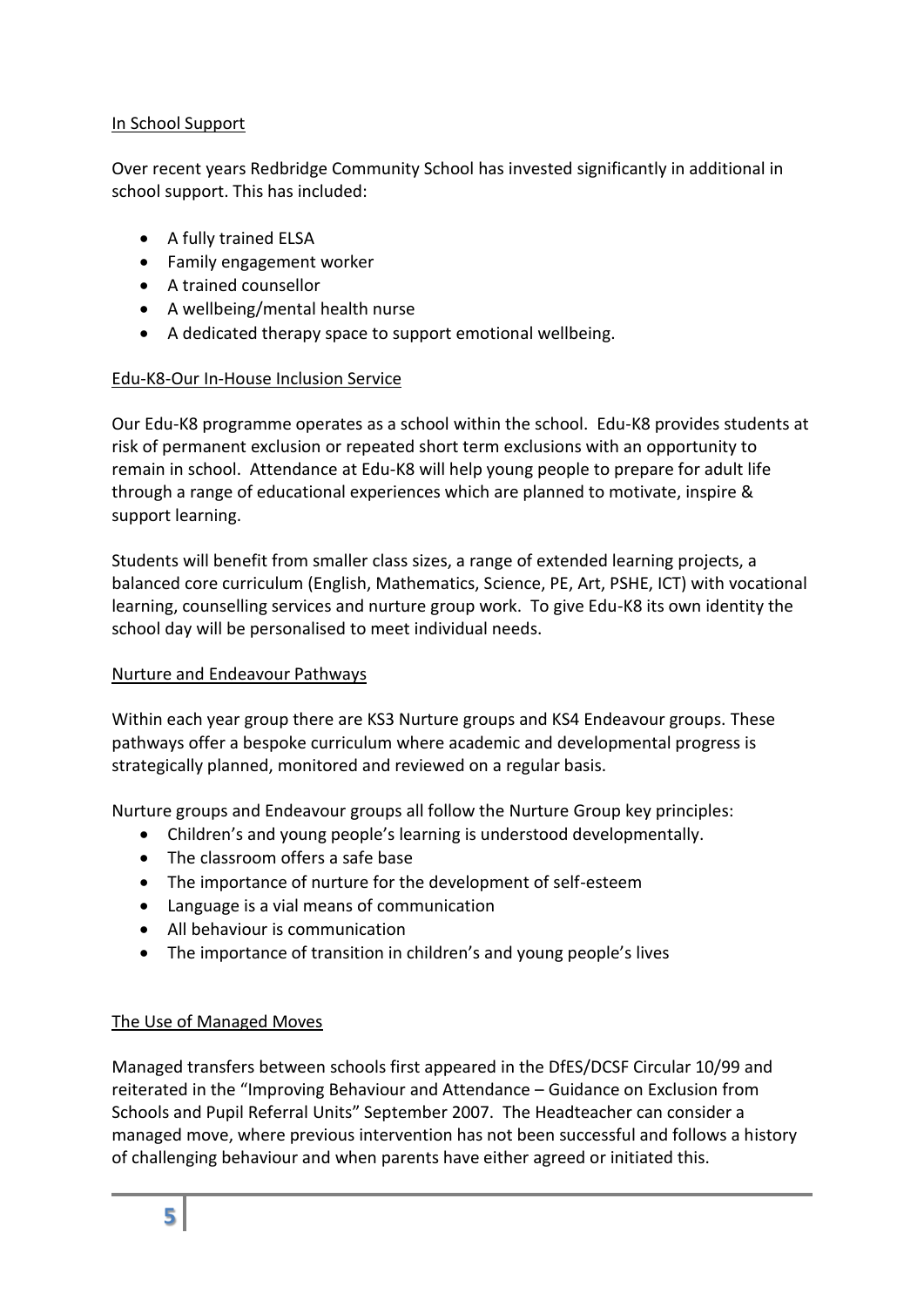A managed transfer request will normally be initiated by the student's current school. Requests for managed transfers will not be considered without the signed agreement of the parent/carer. Students on managed moves will still stay on our school roll. It is a fresh start with opportunities to develop new relationships. It is likely to have a positive impact upon the student's progress and inclusion in a mainstream setting.

Justification for the transfer of students in public care or the subject of a statement of Special Educational Needs will need to be especially strong. An early annual review for a student with a statement should be held to consider the appropriateness of the current placement in line with Department of Education recommendations.

There should never be more than four weeks between planning a move and starting at a new school. It will usually be easier for a student to join a new school at a natural break, either at half term or at the beginning of new one. Managed transfers will consist of a trial period in the new school prior to taking a student on roll, however initial weekly/ fortnightly reviews of progress and the effectiveness of support offered to the pupil will form part of the integration plan for a maximum of 6 weeks. This can be extended with the agreement of all parties.

#### Exclusion from School

The Headteacher can decide whether to exclude a student, for a fixed-term or permanently, in line with the school's behaviour policy, taking into account all of the circumstances, the evidence available and the need to balance the interests of the student against those of the whole school community.

#### A-Procedure for Fixed-Term Exclusion

On reaching the decision to exclude a student, the Headteacher, Senior Management Team or an appropriate member of the Progress Team will contact the parents/carers and discuss the reasons for the exclusion. In a letter, the Headteacher will formally notify the parents/carers about:

The reasons for the exclusion The period of a fixed-term exclusion Parents/carers rights to make representations to the Governing Body How representations can be made Date of reintegration meeting

Parents/carers have the right to make representations to the Governing Body about any exclusion and the Governing Body will review the exclusion decision in certain circumstances, which includes all permanent exclusions. The school has a duty to provide suitable full-time education for excluded students from the sixth school day of any fixed period of exclusion of more than five consecutive school days.

#### Parents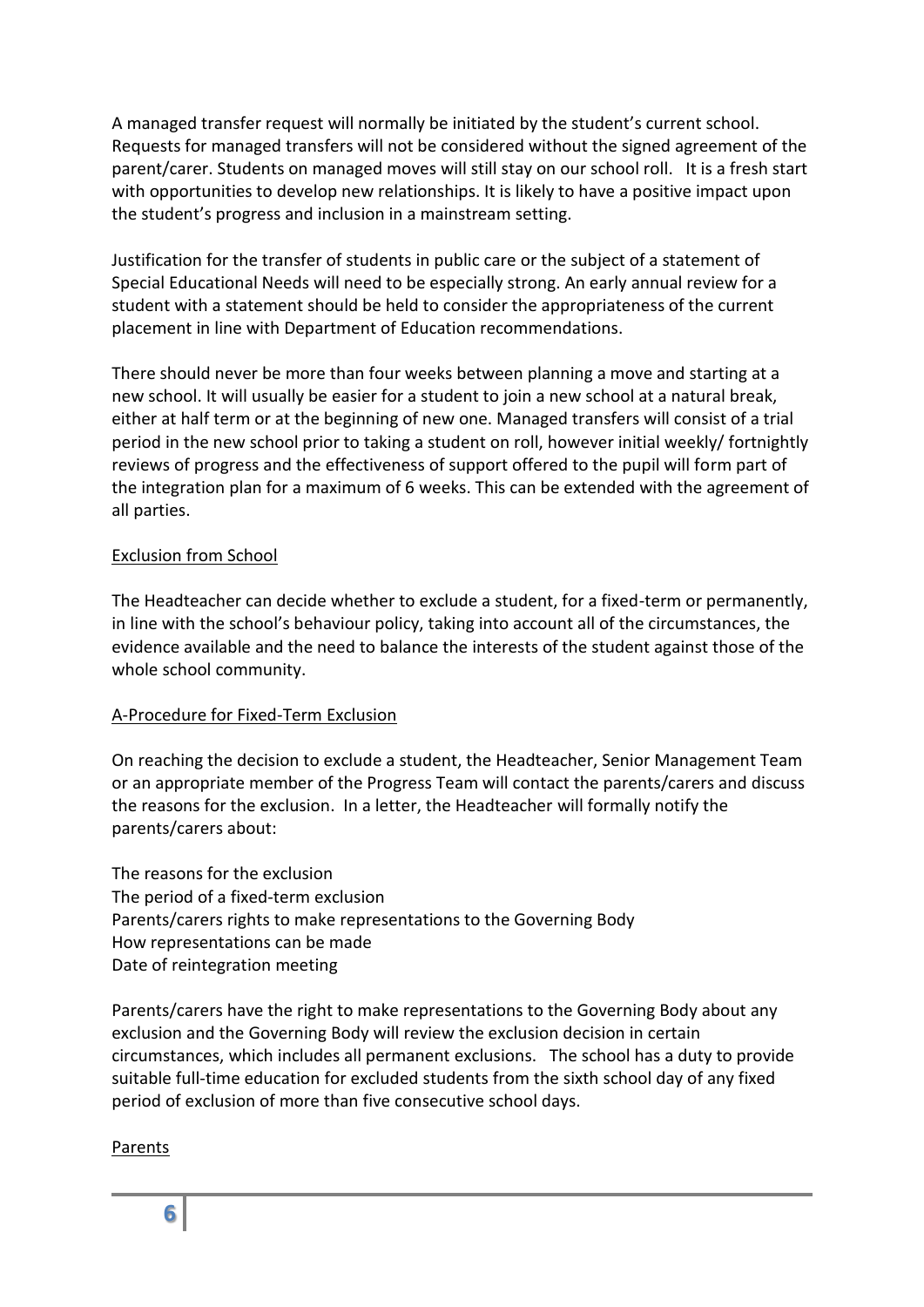Parents/carers have a clear role in making sure their child is well behaved at school. If they do not, the school or LEA may ask them to sign a parenting contract or may apply for a court-imposed parenting order.

Parents/carers must take responsibility for their child, if excluded, and ensure that they are not in a public place without good reason during school hours within the first five school days of any exclusion. If they do not, the school or LEA may issue a penalty sanction of £50 (rising to £100).

Parents/carers must also ensure that their child attends the suitable full time education provided by the school Governing Body or the LEA from the sixth day of exclusion. Parents/carers are expected to attend a reintegration interview following any fixed period exclusion of more than five days from secondary school. Failure to attend may make it more likely that the court will impose a parenting order if the school or LEA apply for one.

#### Procedure for Permanent Exclusion

Permanent exclusion is rarely used at Redbridge. However, there are some occasions when the Headteacher may reluctantly exercise the right to do so. Permanent exclusion at Redbridge may be used for one or more of the following reasons

- An irretrievable breakdown in the relationship between the student and the school due to a persistent refusal to co-operate and respect the school community
- Preventing other students from learning with persistent disruptive behaviour when an interaction has failed.
- Serious and extreme verbal abuse towards or physical assault of a member of the school community
- The safety and welfare of staff is of paramount importance when conducting their professional duties around the school. In the event of a fight between students, staff will forcibly tell the students to stop fighting and separate. If this command is ignored and a member of staff is struck, intentionally or unintentionally, whilst trying to intervene, the Headteacher will recommend permanent exclusion of the student responsible
- The use or sale of prohibited banned and illegal substances
- A severe threat to the health and safety of the school

In the event that a student wilfully activates the fire alarm the matter will be referred to the Headteacher who may consequently recommend permanent exclusion to the Governing body

The Process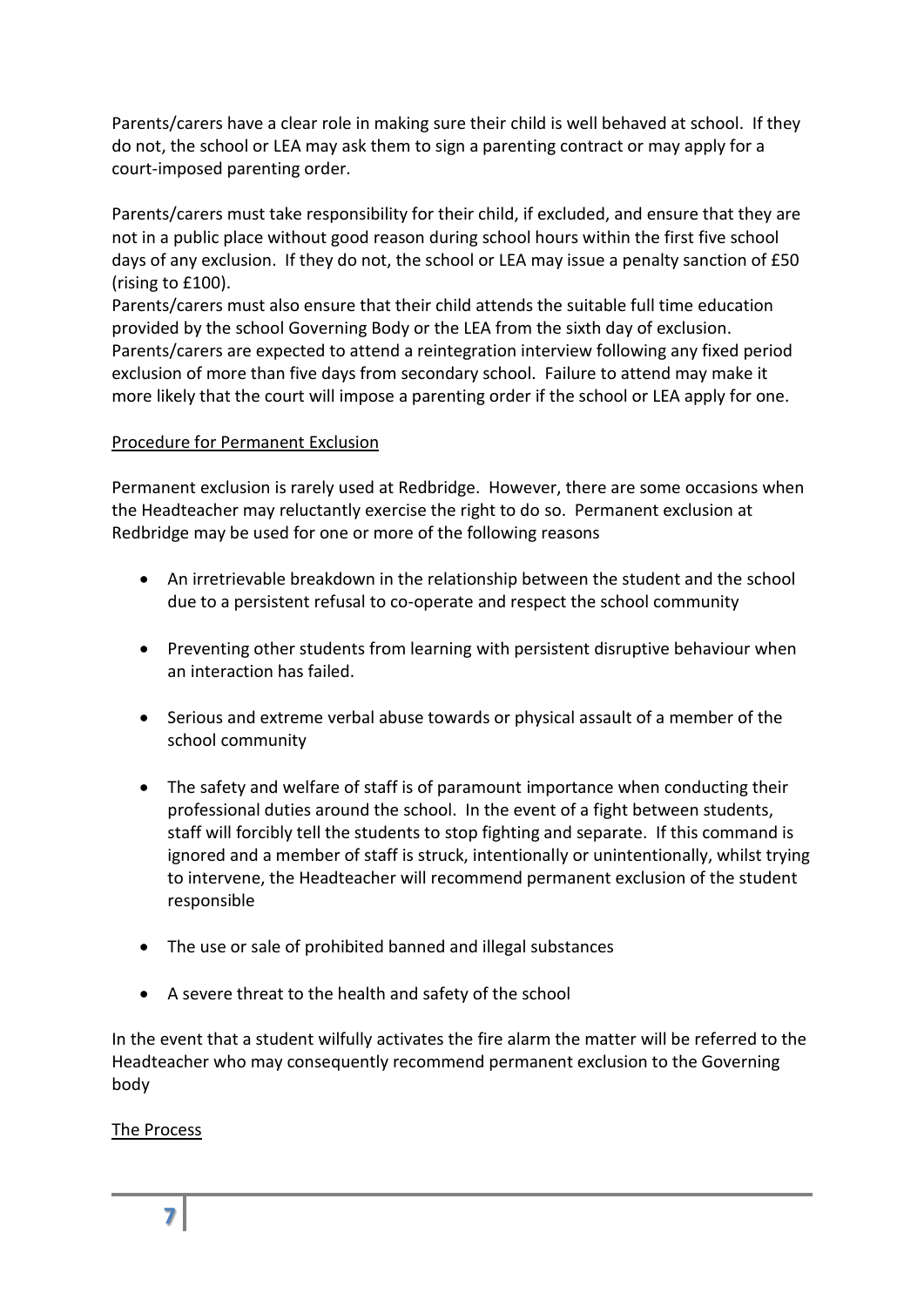On reaching the decision to permanently exclude a student, the Headteacher or a member of the Senior Management Team attached to that Year group or the Lead of EDUK8 will contact parents/carers and inform them of the decision. A letter will be sent within 24 hours confirming the decision and providing the parents/carers with the Local Authority (LA) contact for advice and support

The school, through its Pastoral Team, will make arrangements to send work home and organise arrangements for it to be marked once it is completed.

The LA will be informed of the decision.

The Governing Body will be informed and an arrangement will be made to review the decision to permanently exclude.

All school documentation relating to the exclusion, for presentation at the Disciplinary Hearing, will be sent to the parents/carers at least 48 hours before the meeting At the exclusion hearing, the Governing Body will review the evidence submitted by the Headteacher, parents/carers and the LA

The parents/carers and the school will be notified of the Governing Body decision in writing within 24 hours of the hearing.

Should the Governing Body overturn the decision to exclude the school will make arrangements for the student's return as soon as possible. In most cases this will be with support from outside agencies in order to ensure a successful outcome.

Where the Governing Body upholds a permanent exclusion parents/carers have the right to appeal the decision to an Independent Review Panel. Parents/carers may request an SEN expert to advise such a review. The LEA are under duty to provide suitable full-time education from the sixth school day of a permanent exclusion.

More information about exclusion can be found within the statutory instruments document on the DFE website No.1033 "The School Discipline (Pupil Exclusions and Reviews)(England) Regulation 2012"

#### Section 2: Screening, Searching and Confiscation

The Headteacher and staff, authorised by the Headteacher, have the power to search students or their possessions, if necessary without consent, where they suspect the student has a "prohibited item". Prohibited items may be passed to the police.

Prohibited items include: Knives and weapons Alcohol Illegal drugs Stolen items Tobacco and cigarette papers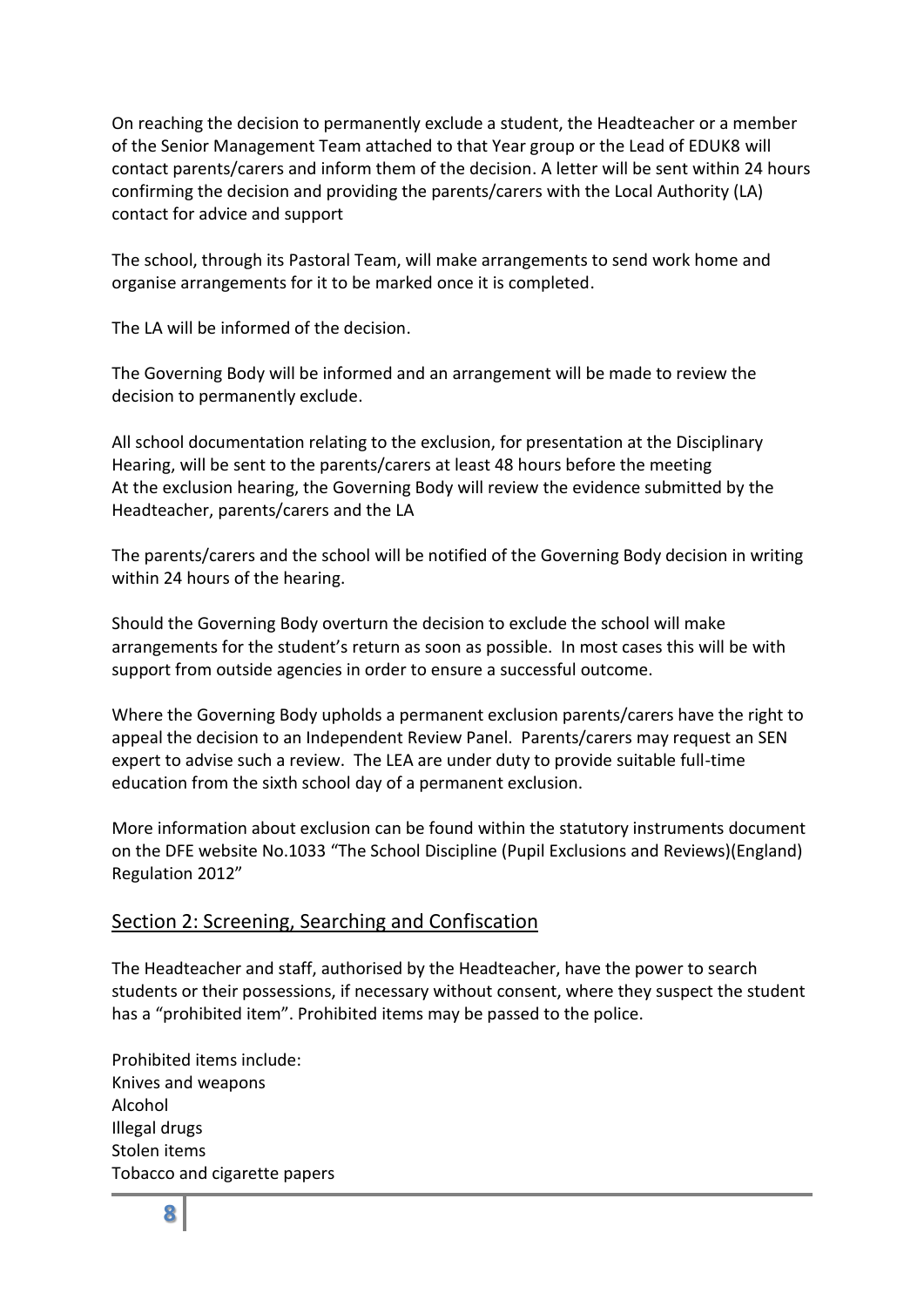Fireworks Pornographic images Articles likely to be used to commit and offence, cause personal injury or damage to property Items banned by the school rules.

As the school is private property, the school can use private firms to sweep and/or search for prohibited/unlawful items.

As set out in Section 91 of the Education and Inspections Act 2006, school staff can seize any prohibited item found as the result of a search for any item banned by the school rules which has been identified in the rules as an item which may be searched for. If a student refuses to be screened, the school may refuse to have the student on the premises. Health and Safety legislation requires the school to be managed in a way which does not expose students or staff to risks to their health and safety, under the Health and Safety at Work Act 1974

Electronic devices (such as a mobile phone) can have their files or data examined. Following examination, a member of staff can decide to return the device, retain the device, dispose of the device, and erase any data or files in the device if they think there is good reason to do so. In determining a 'good reason' to examine or erase the data or files the staff member must reasonably suspect that the data or file on the device in question has been, or could be, used to cause harm, to disrupt teaching or break the school rules.

If inappropriate material is found on the device, it is up to the member of staff to decide whether they should delete the material or retain it as evidence (of a criminal offence or a breach of school discipline) or whether the material is of such seriousness that it requires the involvement of the police.

The school does not require consent of the student or parent when conducting a search. Refusal to agree may infer guilt on the grounds of non-compliance and the Police may be consulted.

More information can be found within DFE guide for "Screening, Searching and Confiscation" (2012) and "The School Behaviour (Determination and Publicising of Measures in Academies) Regulations 2012".

#### Section 3: Use of Reasonable Force within the School

All school staff have the legal power to use reasonable force and senior staff will support them when they use this power. This will also apply to people whom the Headteacher has temporarily put in charge of pupils such as unpaid volunteers.

#### What is reasonable force?

The term reasonable force covers the broad range of actions that involve a degree of physical contact with pupils. Force is usually used either to restrain or control. This can range from guiding a pupil to safety by the arm through to more extreme circumstances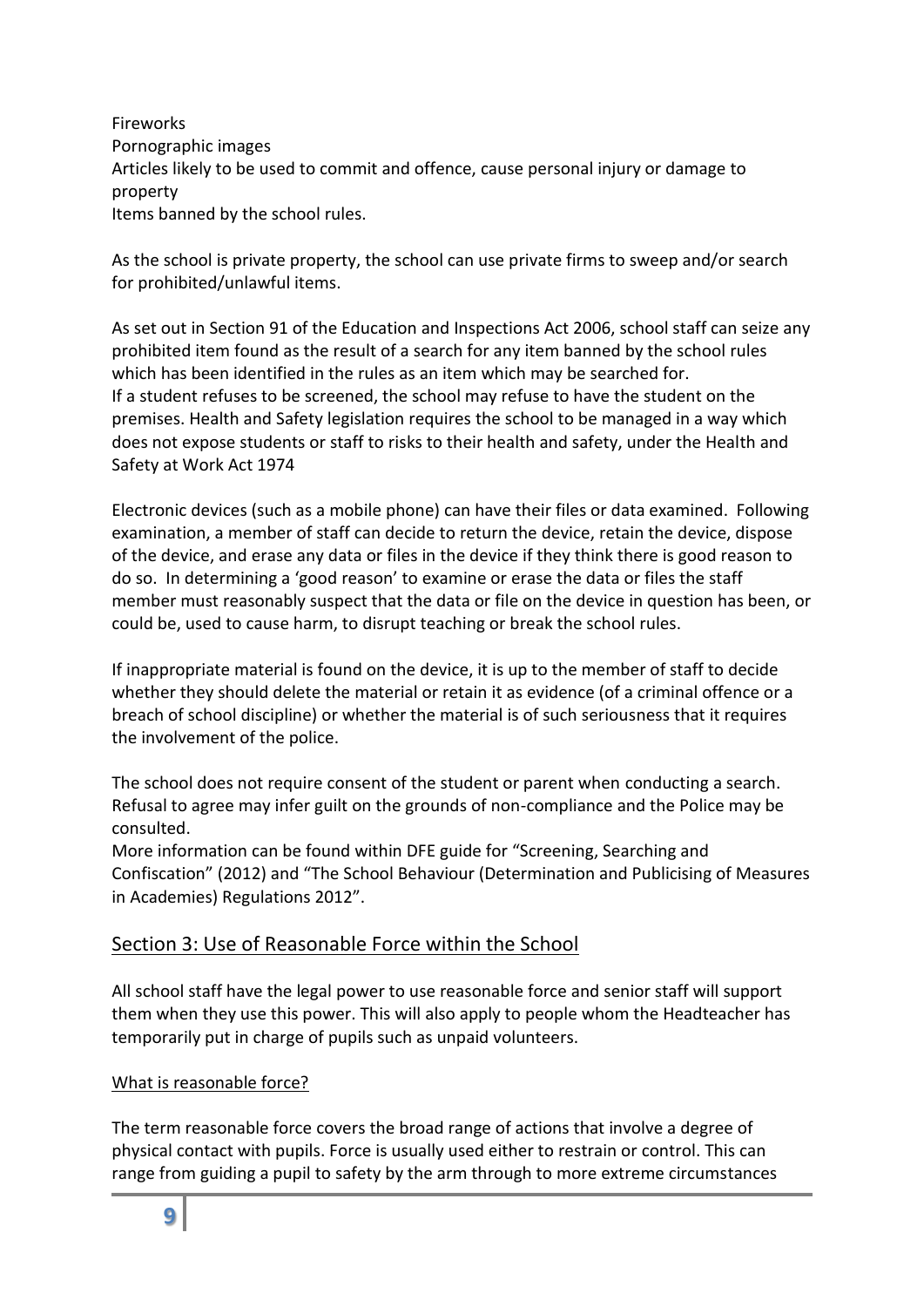such as breaking up a fight or where a student needs to be restrained to prevent violence or injury.

Control means either passive physical contact, such as standing between pupils or blocking a pupil's path, or active physical contact such as leading a pupil by the arm out of a classroom. Restraint means to hold back physically or to bring a pupil under control. It is typically used in more extreme circumstances, for example when two pupils are fighting and refuse to separate without physical intervention.

School staff should always try to avoid acting in a way that might cause injury, but in extreme cases it may not always be possible to avoid injuring the pupil.

#### When can reasonable force be used?

Reasonable force can be used to prevent pupils from hurting themselves or others, from damaging property, or from causing disorder, refusing to follow instructions to leave or after repeated attempts, in a school, force is used for two main purposes – to control pupils or to restrain them. The decision on whether or not to physically intervene is down to the professional judgement of the staff member concerned and should always depend on the individual circumstances.

#### Schools can use reasonable force to:

Remove disruptive children from the classroom where they have refused to follow an instruction to do so;

Prevent a pupil behaving in a way that disrupts a school event or a school trip or visit; Prevent a pupil leaving the classroom where allowing the pupil to leave would risk their safety or lead to behaviour that disrupts the behaviour of others;

Prevent a pupil from attacking a member of staff or another pupil, or to stop a fight in the playground; and

Restrain a pupil at risk of harming themselves through physical outbursts.

Elements of restraint and reasonable force policy will apply and in most cases the person will be held by the forearm and under the arm. Any assault of any member of staff will be reported to the Police and action is likely to be taken.

For further information on this refer to the schools physical restraint policy. Note: "Use of reasonable force". Advice for headteachers, staff and governing bodies, July 2013.

#### Section 4: False Allegations against Staff

DFE guidance protects teachers from malicious allegations and strengthens their authority in the classroom. It makes clear that the Headteacher can temporarily or permanently exclude students who make false allegations against members of staff, including the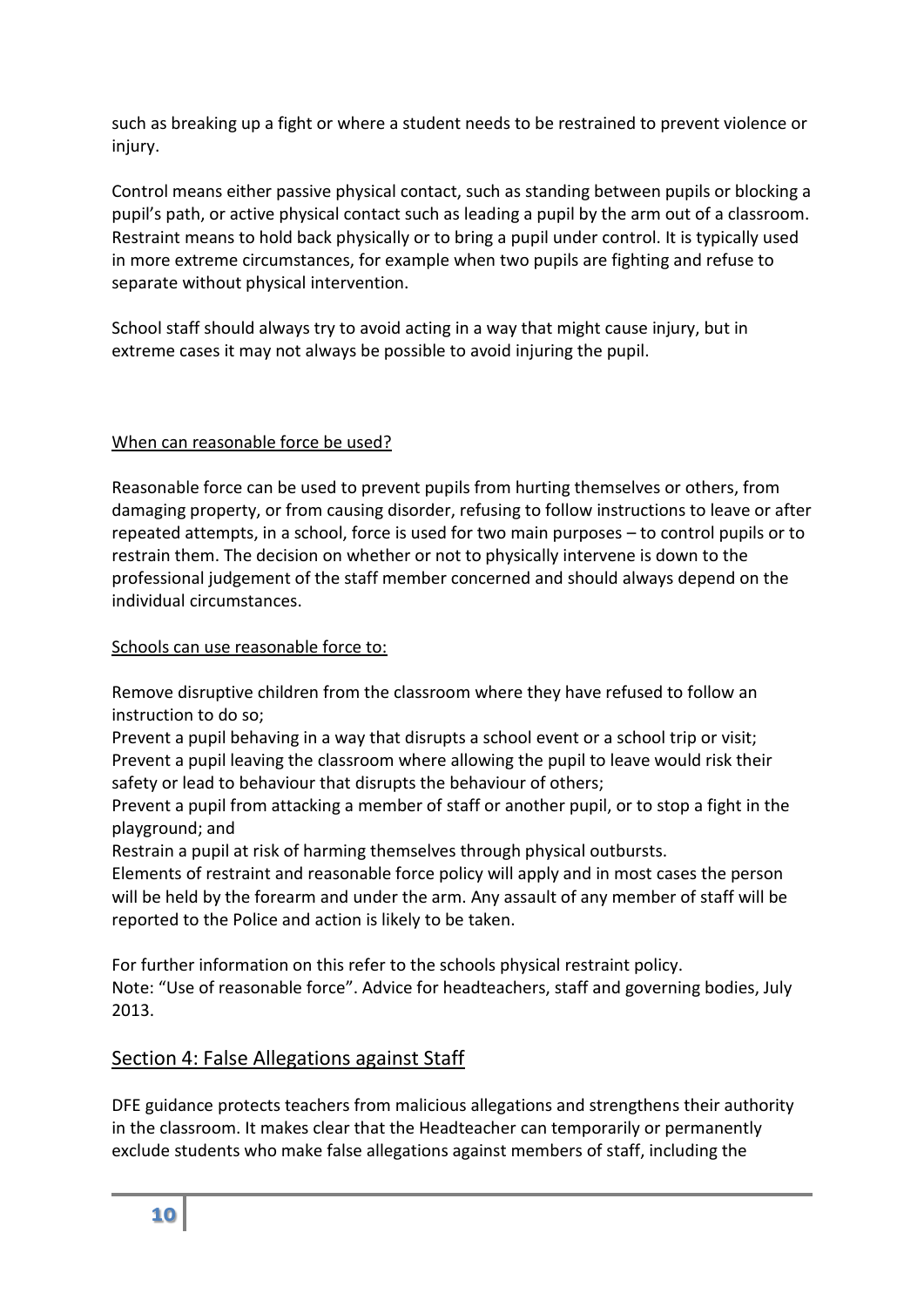headteacher. In extreme circumstances the Headteacher may even press criminal charges against the student.

#### Section 5: Beyond the School Gate

DFE guidance gives the Headteacher power to discipline students who misbehave outside the school's premises and outside the school's hours.

#### Section 6: Visitors to the School

#### Other Individuals.

Redbridge Community School is private property and people do not have an automatic right to enter the school. Parents and visitors have an 'implied licence' to attend for appointments, to attend a school event or to drop off lunches and property at their own discretion Section 547 of the Education Act 1996 makes it a criminal offence for a person to be on school premises without legal permission to cause or permit a disturbance. To cause a nuisance, an individual must have been previously banned under Section 547, Education Act 1996 for aggressive, abusive or insulting behaviour, notified by letter from the headteacher.

In addition, once the headteacher (or member of staff) has asked on at least three occasions for someone to leave, and refusal is evident, their implied licence has been exceeded and withdrawn, they can be removed by the headteacher or SMT after at least three warnings. The governing body will require the headteacher and SMT to do so under this precedence and this policy is reviewed annually. If the professional judgement is that the Police should be called, they will advise on what action to take. If any adult is to be removed, the Police will be notified.

#### ATTENDANCE

#### Expectations

At Redbridge Community School we expect students to feel their presence in school is important and valued. Students will be missed when they are absent from school and action will be taken to ensure regular school attendance. There is a clear correlation between high levels of attendance and high academic performance. Therefore, every student is encouraged to maintain the highest possible level of attendance, remembering that even 95% attendance is still missing 10 days off school (2 school weeks).

| Attendance                                                      | Percentage | Time missed in an | Time missed during  |
|-----------------------------------------------------------------|------------|-------------------|---------------------|
| Category                                                        | Attendance | academic year     | secondary education |
| Outstanding                                                     | 100 %      | None              | None                |
| Satisfactory                                                    | 95 %       | 10 days           | 10 weeks            |
| Unacceptable - Will be referred<br>to Education Welfare as a PA | 90 %       | 4 weeks           | Half a year         |
| Student                                                         |            |                   |                     |
| Likely to result in prosecution                                 | 80%        | 2 months          | A whole year        |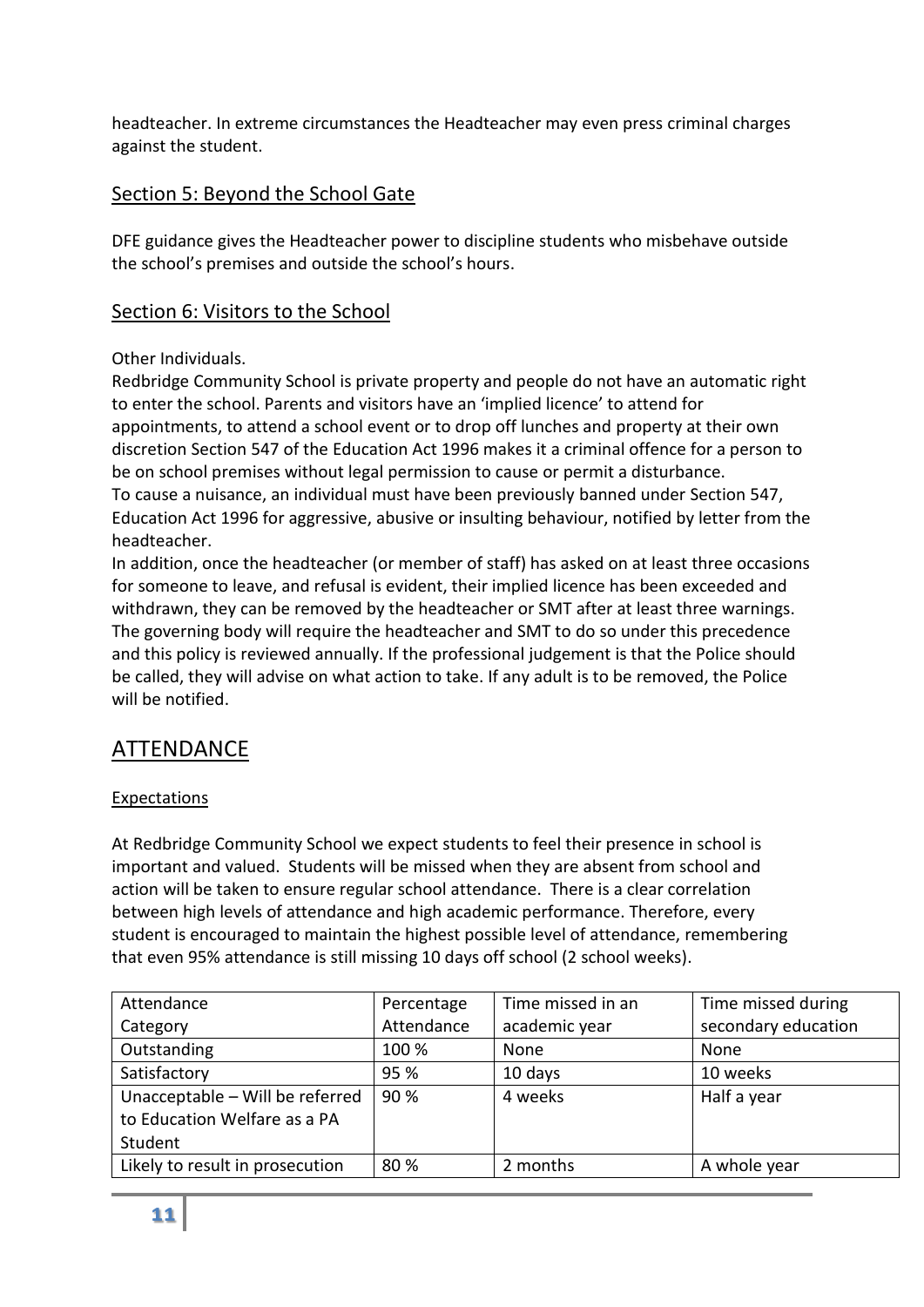Parents have a legal responsibility to ensure their child's attendance at school. All absence will require an explanation. Parents are expected to inform the school on the first day of absence by telephoning the school office. On return to school a note should be given to the Tutor to cover all days during the period of absence. Failure to do so may lead to the absence remaining unauthorised and the school will make the final decision as whether to authorise as absence.

Attendance is the responsibility of all staff at the school. The school, in particular Tutors, will keep a consistent and accurate record of student attendance, which is shared with the Education Welfare Service. Teaching staff will also record student attendance at each lesson using Sims. Overall patterns of attendance are monitored closely by the Assistant Progress Leaders and appropriate action is taken where necessary. This may include staff referring a student to the Healthy Living Advisor if that student persistently takes time off for reasons of illness. Please also refer to Consequences for other possible actions.

Good or improved levels of attendance will also be recognised and rewarded on a regular basis. Rewards will include reward afternoon sessions as part of the school's 'Hot 100' scheme.

Students are expected to be punctual for school and for lessons and we treat lateness as unacceptable. Students should be in Tutor rooms ready for the calling of the register at 8.40 am. They should also expect to make up lost time as a result of lateness. If a student arrives after registration has closed (9am) they will be expected to complete a school detention at first break. Failure to do so will result in them completing the detention that same day at 2.45pm for 15minutes. A student who is 10 minutes late to school every day is missing the equivalent of 6 days education a year. Lateness maybe treated as a truancy by the school even if that young person has attended the majority of their lessons on that day. The school will use its discretion and knowledge of individual cases.

#### Application for Exceptional Leave of Absence

Changes to the Education (pupil legislative) (England) Regulations 2006 which became law on 1<sup>st</sup> September 2013, state that Headteachers cannot grant any leave of absence for the purpose of a family holiday.

Exceptional circumstances will be considered for events such as a family bereavement or trauma.

Application for leave of absence must be made in advance. The form should be submitted to the school office and the decision to authorise the absence will ultimately be taken by the Headteacher.

Please note the following:

Any requests for absence that are not granted, but subsequently taken, will result in the absence being recorded as unauthorised.

Unauthorised absence may result in a Penalty Notice to each parent, for each child absent.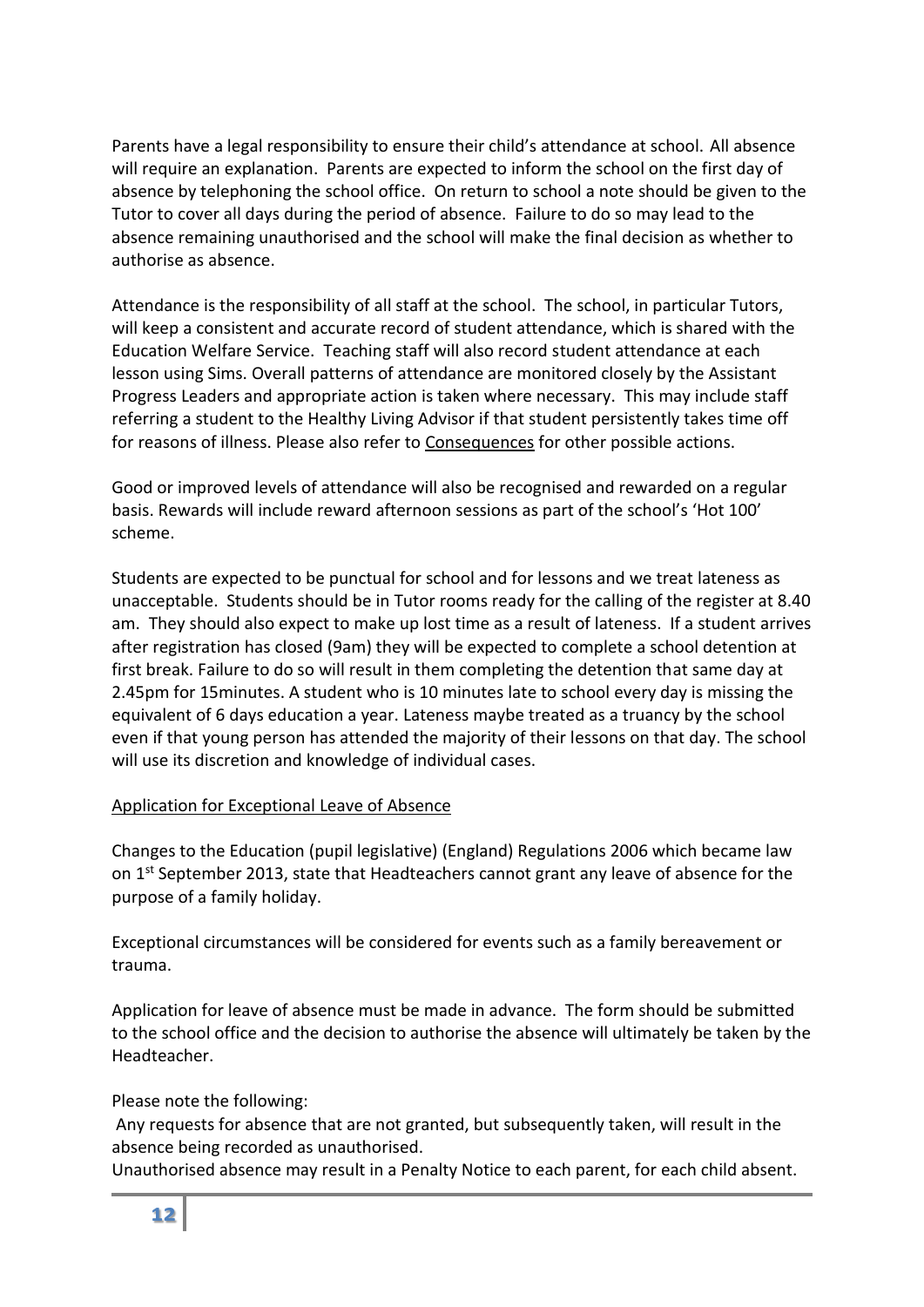#### Consequences

If a parent fails to contact the school on the first day of absence, the school will attempt to contact the parent. This will be by use of Truancy call or a personal phone call. The school may also do a home visit as part of our 'Attendance Bus'. The school works closely with the Education Welfare Service and where there is sufficient concern, the school's Education Welfare Officer/Family Engagement Worker may call at the family home or at an address where the student is thought to be staying.

Assistant headteacher regularly monitor student attendance and work alongside the Education Welfare Officer. At regular periods, the Education Welfare Officer will interview any student who has attendance below 90% or who is thought to be at risk of falling below 90%. Parents may also be invited to attend the interview. The purpose of the interview is to agree strategies to improve attendance to an acceptable level. The Local Authority has now introduced Fixed Penalty Notices (section 23 of the Anti-Social Behaviour Act) as an alternative to prosecution under section 444 of the Education Act 1996. It is shown that in many cases, Fixed Penalty Notices are a suitable intervention in circumstances of parentally condoned truancy. This can include withdrawal of a student/students for the purpose of a family holiday.

A Fixed Penalty Notice can be issued in the following circumstances. Where a student has Unauthorised Absence of 10 or more sessions (5 school days) during any 80 possible school sessions (8 school weeks). A Fixed Penalty Notice can also be issued to parents if, during the period of a student's exclusion from school, the student is seen out in a public place.

The Local Authority have also introduced a system known as "Fast Track To Prosecution". In such cases, a parent will be notified by the Education Welfare Service of their intention to start proceedings and within 7 days a court date will be given to parents. That date is 12 weeks from the time of notice.

#### Section 7: School Response to Anti-bullying

Bullying is a sad fact of modern life and can have a devastating effect on the lives of the people involved. Redbridge Community School is committed to providing a caring, friendly and safe environment for all our students so they can learn in a relaxed and secure atmosphere.

#### Bullying of any kind is unacceptable at our school

We encourage students to tell someone in school when they are in difficulty, without fear of repercussions.

#### What is bullying?

Bullying is anything someone does with the intention of singling out and hurting another person. Bullying is something that is persistent and on-going over a period of time.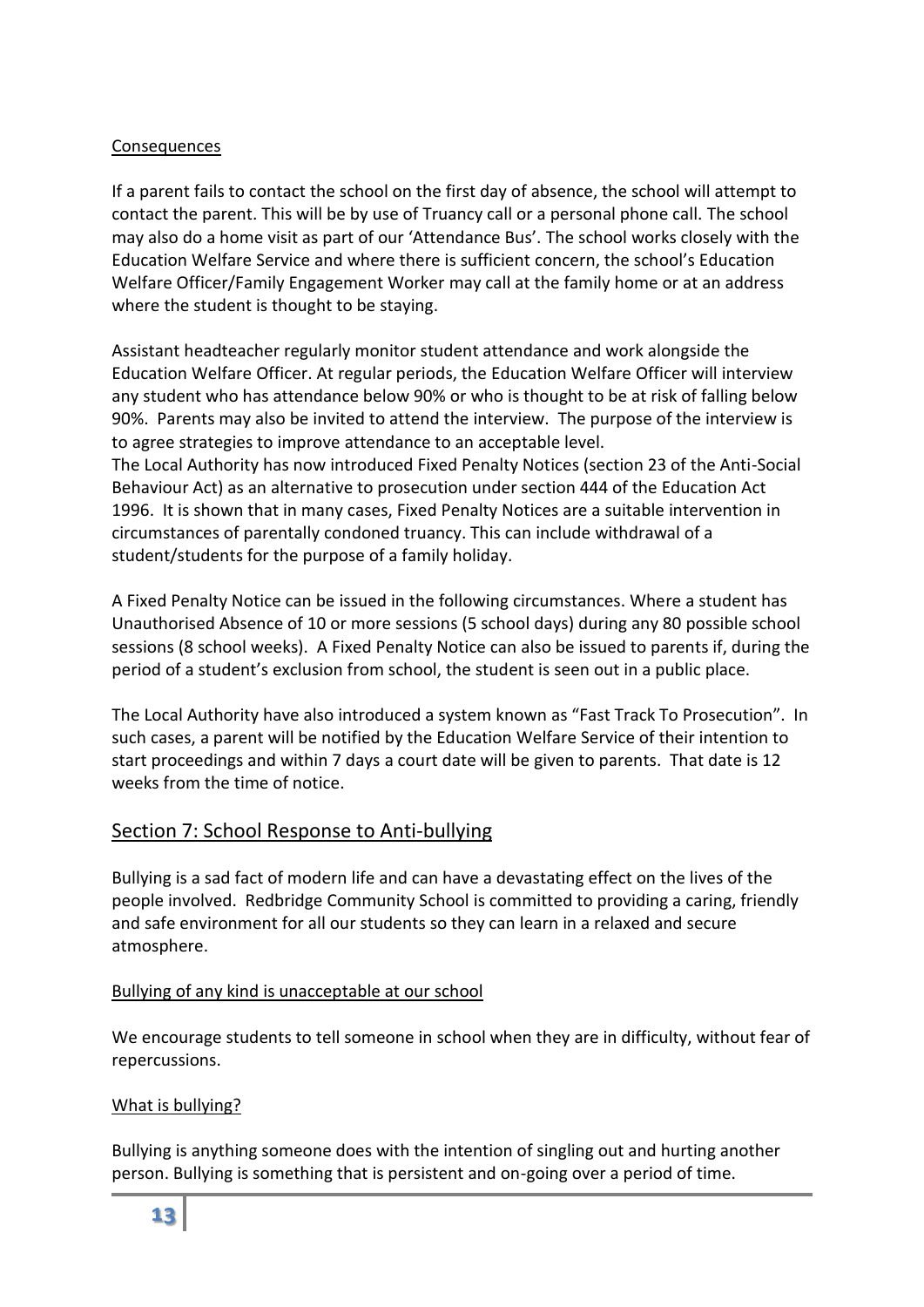From time to time, students fall out with their friends. When some of these falling outs occur it can end up in a fight or an exchange of unpleasant words. This is not bullying.

#### What can bullying involve?

Physical (this may include punching, striking, spitting, damaging property) Verbal (this may include name calling, teasing, threats, spreading rumours) Sexual (this may include inappropriate sexual behaviour or comments) Social (this may include being left out of groups) Technological (this may involve social networking sites, messaging services) Psychological (Leaving students out, gas-lighting)

#### Advice to students

What do I do if I feel that I am being bullied? Tell someone – the more people you tell, the more the message will be understood. Do not give up on this. Tell your tutor, teacher, parent/carer, or other responsible adults that you trust If the person you want to tell is very busy (this does happen), arrange a time and a place for you to meet with them Remain calm and avoid retaliating Minimise opportunities, such as surrounding yourself with friends

#### Advice to parents / carers

#### How do I know if my child is being bullied?

You will know your child better than anyone else. Whilst, as parents/carers, you should trust your instincts, the following list may help you identify a problem:

Sudden desire to stay at home (claims of illness, frightened) Truancy (from school or lessons) Calls from teachers informing you of a slip in academic achievement Emotional outbursts that are out of character Lacking confidence/becoming withdrawn Sleepless nights connected to tiredness in the morning Self-harming, or unexplained marks on the body Ongoing requests to provide more pocket money than normal Body language becomes defensive Unexpected personality change Reports that they are bullying others Refusal to say what is wrong Shows a lack of interest in using their mobile phone or the internet Theft Weight loss, or weight gain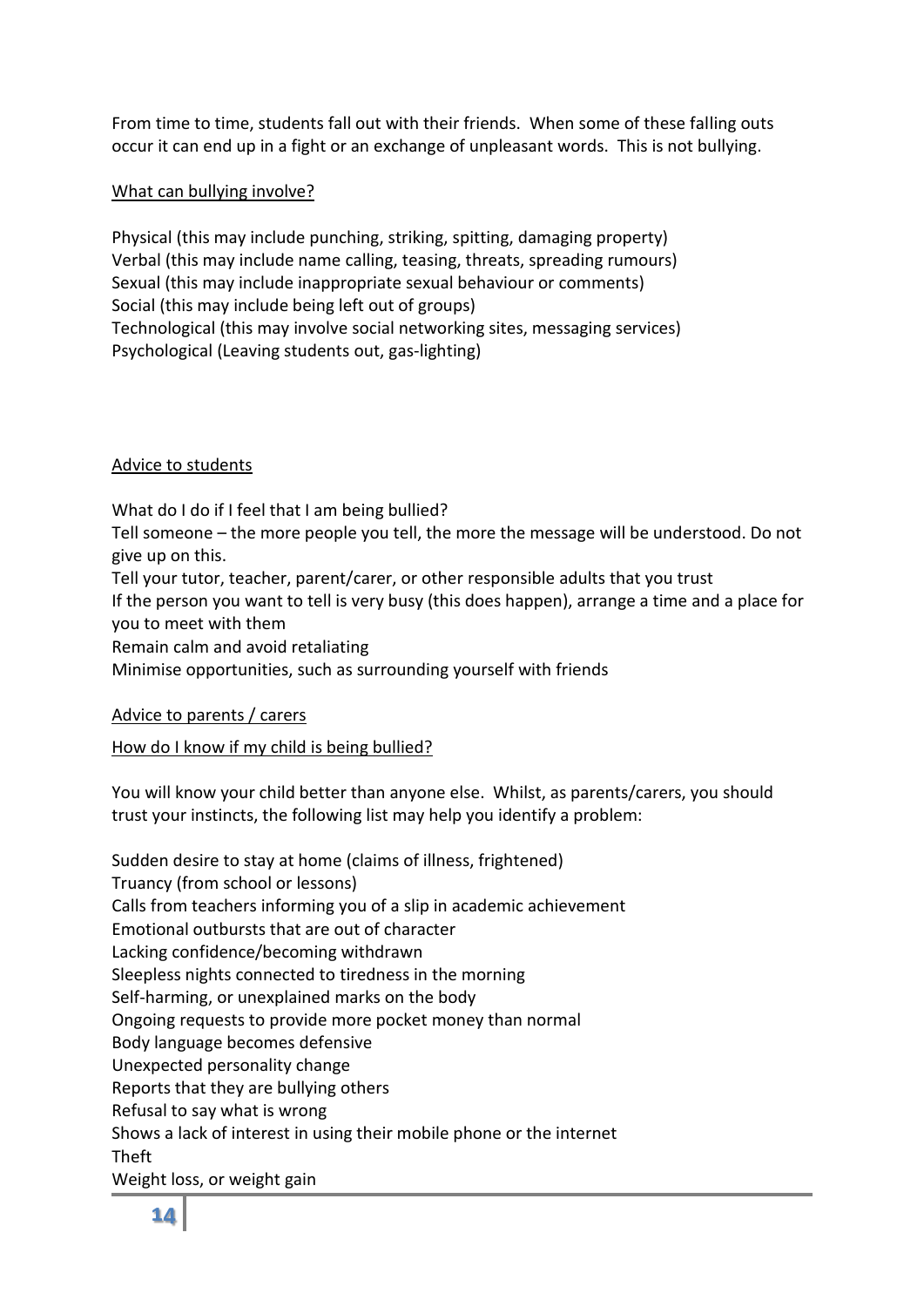#### Hides behind 'stories' instead of the truth

#### What can I do if my child being bullied?

Contact your child's tutor or Head of Year – please bear in mind that this may be the first time that they have been made aware of the concern-You must:

- Provide any details you can (e.g. names/descriptions, times, locations, frequency).
- Provide any evidence you can (e.g. text messages, reliable witnesses)
- Reassure your child that it is not their fault. It is never the fault of the victim
- A bully easily gets bored, so develop positive strategies that discourages interest
- Encourage your child to extend their friendship group, by attending one of Redbridge's many extra-curricular clubs
- Encourage your child to do something that they feel good at and build up their selfesteem
- Calmly talk to them about their feelings and how they feel
- Encourage your child NOT to retaliate: it will not help the situation and may encourage behaviour different to their nature

#### What can I do if my child is bullying other students?

Explain to your child that their actions are unacceptable

Remember that bullies need help too, so encourage them to be honest

Talk to them: Why do they do it? How do they feel about themselves? How would they feel if they were treated this way?

Establish when the bullying takes place, who is being targeted, why they are being targeted, what happens

Arrange to meet with your child's tutor or Head of Year to discuss how this can be managed Remember that children copy behaviour. Treating your child severely, to make them conform, may make the situation worse

Chat to your child when they return home from school each day and praise their positive actions (e.g. where they have been kind to others)

#### Management

#### The Redbridge Approach

All staff encourage positive behaviour by modelling it themselves

Everyone in the school views the removal of bullying as a mission to be shared Anti-bullying and bullying awareness days are woven into the school's curriculum Surveys are conducted to develop an understanding of bullying and how it affects bullies and victims

'Eyes in the Sky' integrated CCTV system

We encourage students to discuss their problems and report any bullying incidents immediately to an adult: the more people who are informed, the more the message will be driven home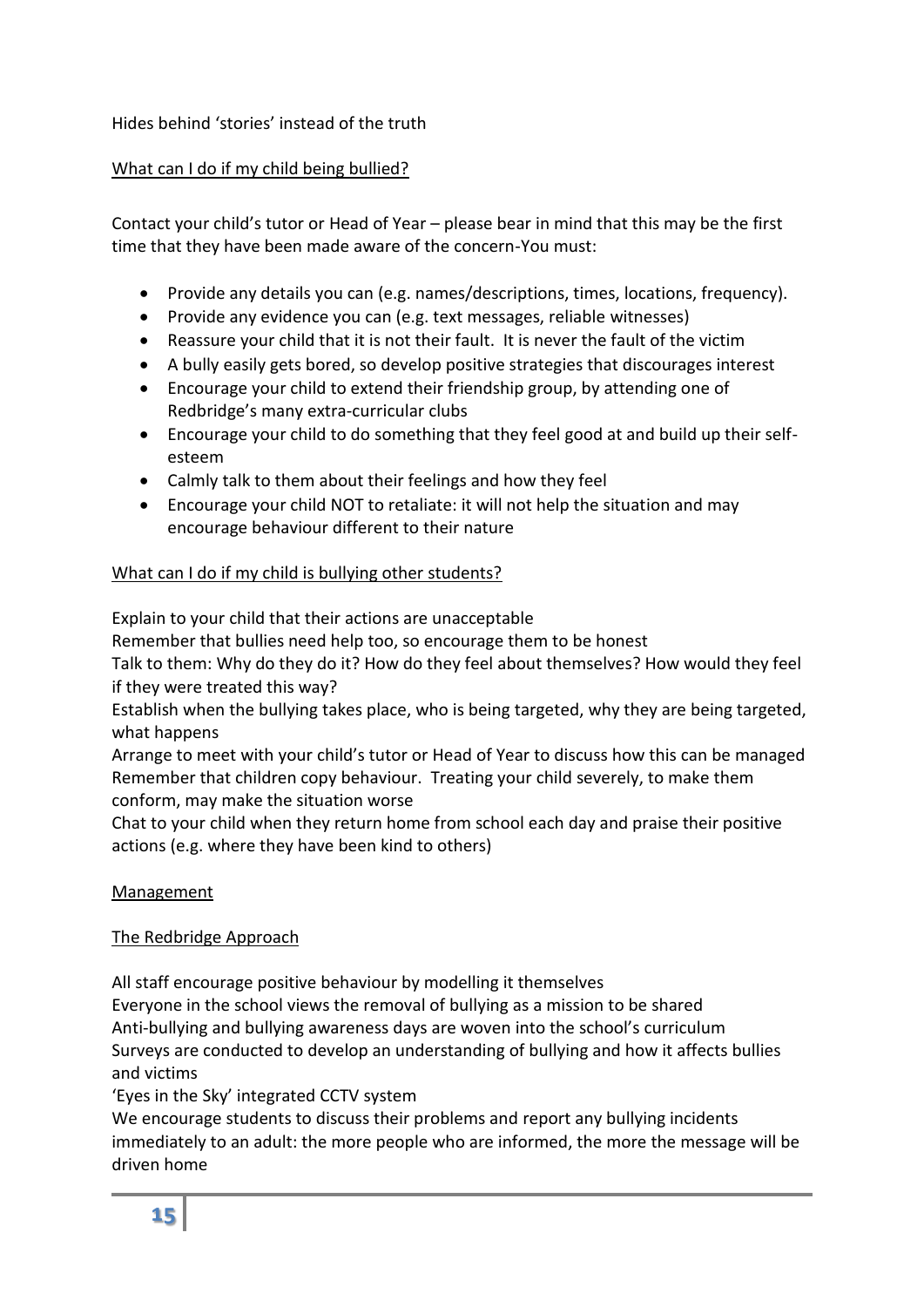Incidents are recorded by staff and logged

In most cases we encourage the bully to face his/her victim to discuss a way forward In more serious cases or if the problem persists parents will be informed

#### **Outcomes**

All reported cases of bullying will be treated extremely seriously and may include one or several of the following.

If possible, the students will be reconciled.

The bully/bullies will be asked to genuinely apologise and assure the victim and member of staff that it will not happen again

Placed on report

Detention

Time in isolation

Actions explained to the police

In a more serious or continued case exclusion will be considered

Victims will be given strategies in order to move forward themselves

#### Restorative Practice:

The school will, in most cases, ask the students to complete a 'restorative pack'. The students involved will be asked o attend a meeting to share how they feel and talk openly to each other.

These sessions will be moderated by a member of staff.

- The environment will be conclusive to discussion, openness and transparency.
- Once all parties have had an opportunity to speak, agreed actions will be agreed and recorded as action points.

Repeated bullying may result in additional measures being taken by the school using other sections of the Behaviour Policy.

After the incident/incidents have been investigated and dealt with, each case will be monitored to ensure the bullying is not repeated

### **Behaviour addendum (Covid)**

#### Behaviour in school

If a child's behaviour is deemed high risk, for example, refusing to adhere to safety measures, such as, hand washing, social distancing, remaining in allocated groups or deliberate behaviours that put themselves or others at risk, such as spitting or deliberately coughing at people, the following sanctions and disciplinary procedures could be used: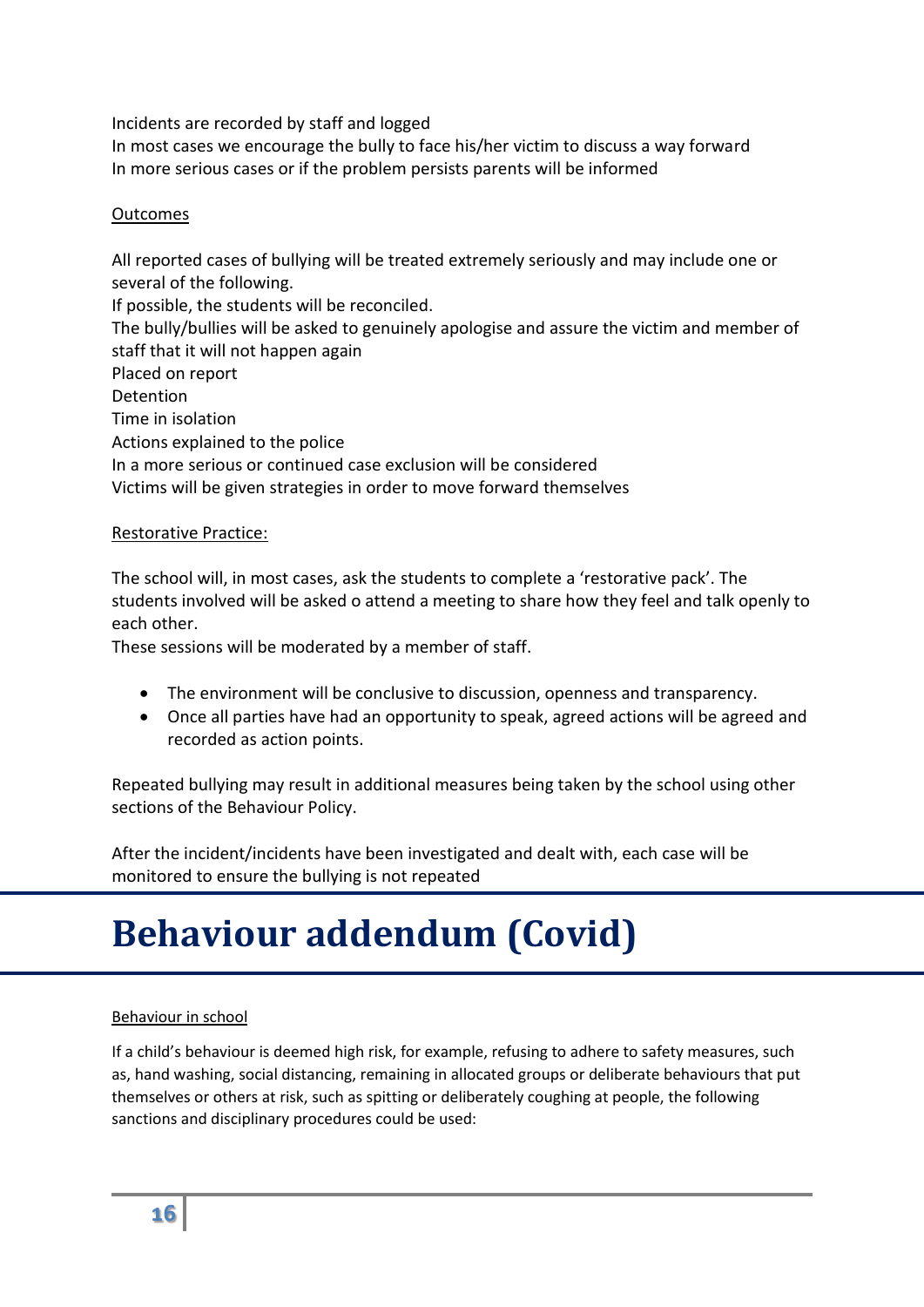- Conversation(s) with pupil(s) which could include a verbal warning, moving seats if logistically possible and other behaviour management strategies in line with our current behaviour policy.
- If behaviours continue and the health and safety of other pupils and staff members are put at risk by the pupils not adhering to social distancing measures, then the parent/carer will be expected to collect the pupil and a fixed term exclusion will be applied in line with exclusion guidance.

#### Pupils with Special Educational Needs

School acknowledges that children will have had a range of different experiences during the lockdown period which may have an impact on their behaviour presentation upon return to school. Some may present with frustration as a result of being isolated from friends or having missed a significant event or experience; e.g. exams, school trip, etc. Others may have experienced bereavement or loss or another, real or perceived, traumatic episode. For many, the process of reengagement with learning and the school community, under unusual circumstances, may require some additional input and encouragement.

As a result of these varied experiences children may present with behaviour that is not usual, this may include;

- Anxiety; lack of confidence
- Challenging behaviour; fight or flight response
- Anger; shouting, crying
- Hyperactivity and difficulties maintaining attention

For some children, including those with attachment concerns or SEN, and especially those with autism, the change in routines and lack of familiarity will require additional adjustment.

School recognises that behaviour could be a sign that for some individual children there is an unfulfilled need and that the behaviour is communicating that there is a problem. The school will assess this on an individual basis and use reasonable endeavours to make the necessary adjustments to reduce the stimulus that may be triggering the challenging response.

Children with SEN are recognised as being particularly vulnerable and therefore have an urgent need to be re-integrated back into school as soon as reasonably possible. School will work closely with parents to implement supportive strategies that will inform an appropriate response. If necessary school will seek external support from other agencies such as No Limits, Educational Psychologists or Early Help. We will also utilise our in school support mechanisms including our ELSA and Family Engagement Worker.

#### Pupil's working from home.

If interacting with other pupils or staff online, students should always be kind and respectful to each other and respectful and obedient to staff, remembering at all times that that staff are not 'friends' with, or peers to, pupils.

Students should never attempt to contact staff via social media or make comments about staff on social media platforms. Any inappropriate comments to staff online, or any other platform will be